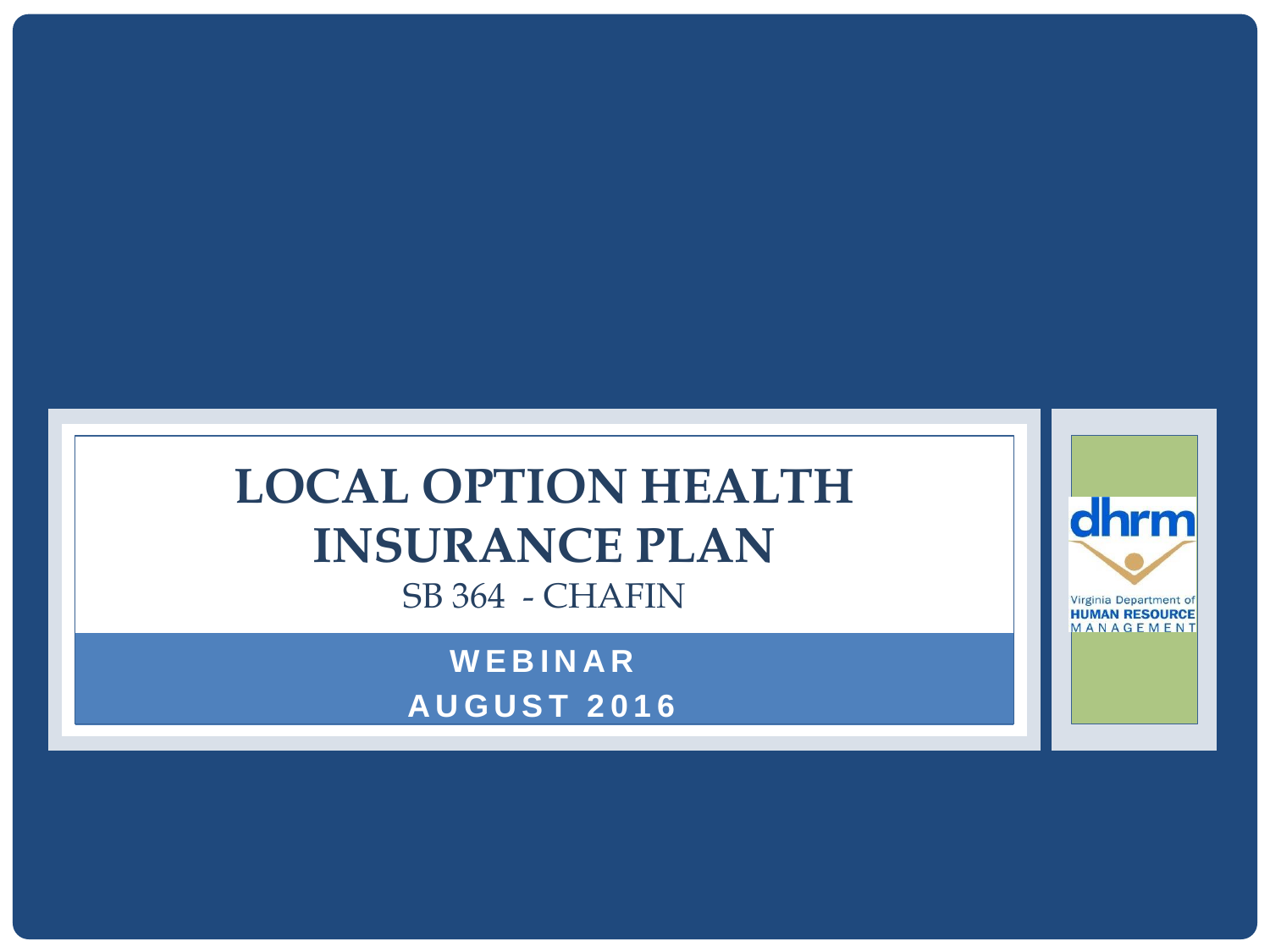# SB 364 - CHAFIN

- **Local Option Health Insurance Plan**
	- Authorizes Virginia Department of Human Resource Management (**DHRM) to develop a plan** under the local option health insurance plan
		- In addition to The Local Choice (TLC) plans
	- Permits a plan **similar to the state employee health insurance plan**
	- Allows a **single rating group**
- Incorporates SB 384 (Vogel)
- Amends Va. Code §2.2-1204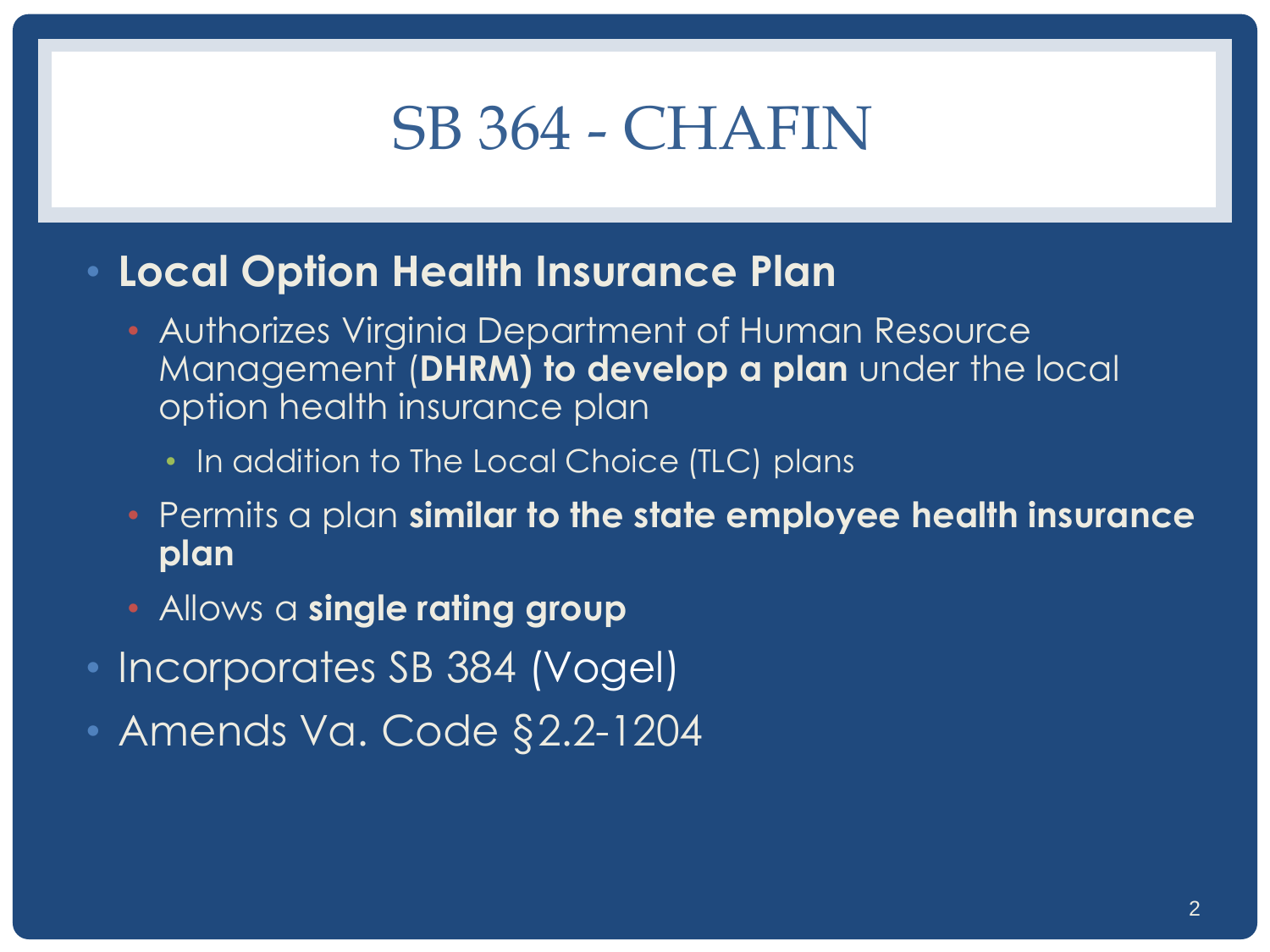# STATUS UPDATE

- **Work-in-Progress**
- Draft **subject to change**
- **Preliminary**
- Implemented only if **cost effective**

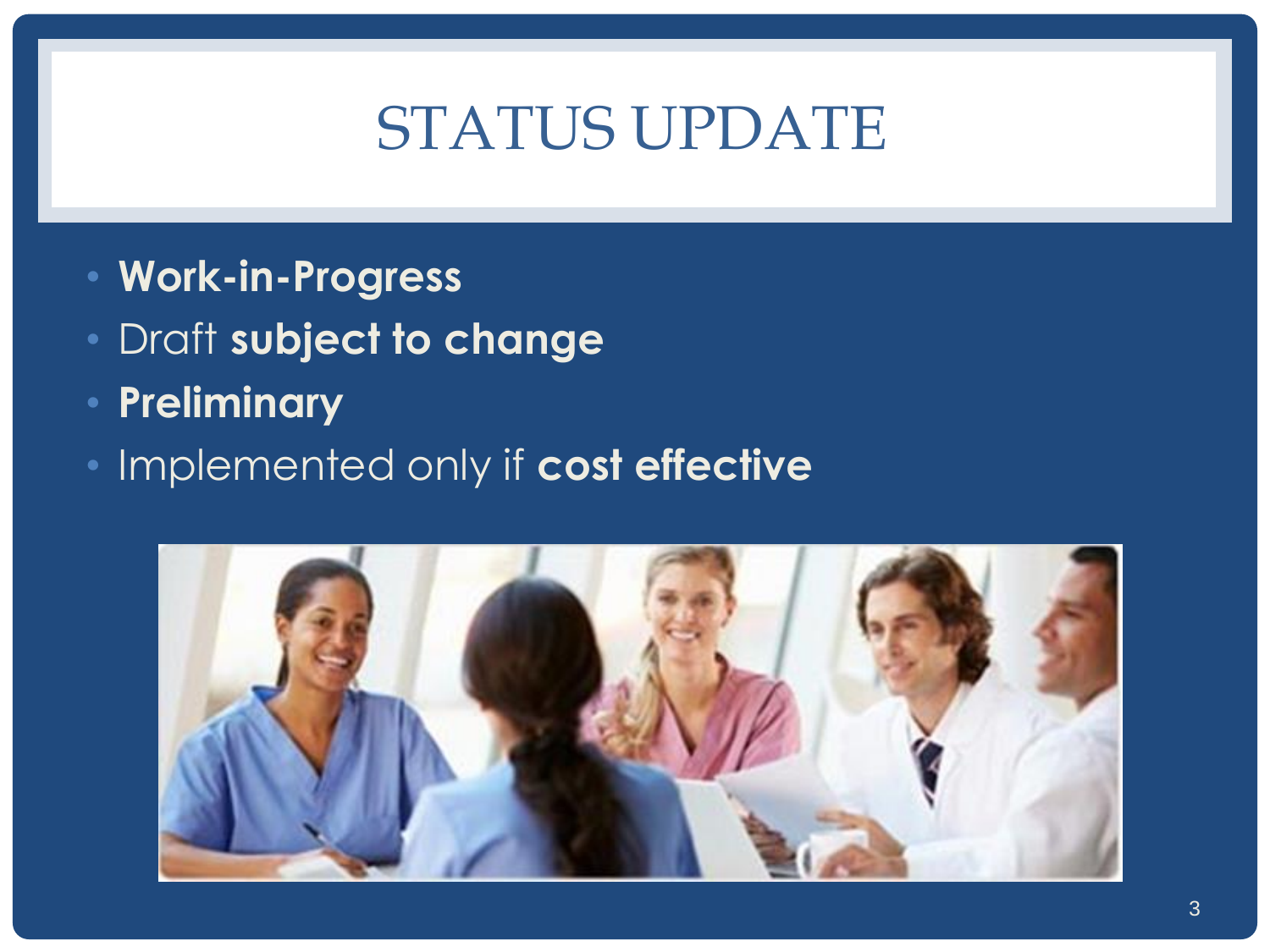# COMMUNICATION

#### • **Outreach to legislators**

- Identify interested constituents
- Hold **stakeholder meetings**  across the state
	- Discuss program development
	- Identify interested groups
- **Ongoing communications**
- Link to sample material at https://www.dhrm.virginia.gov/ docs/defaultsource/benefitsdocuments/201 6-cova-materials.pdf

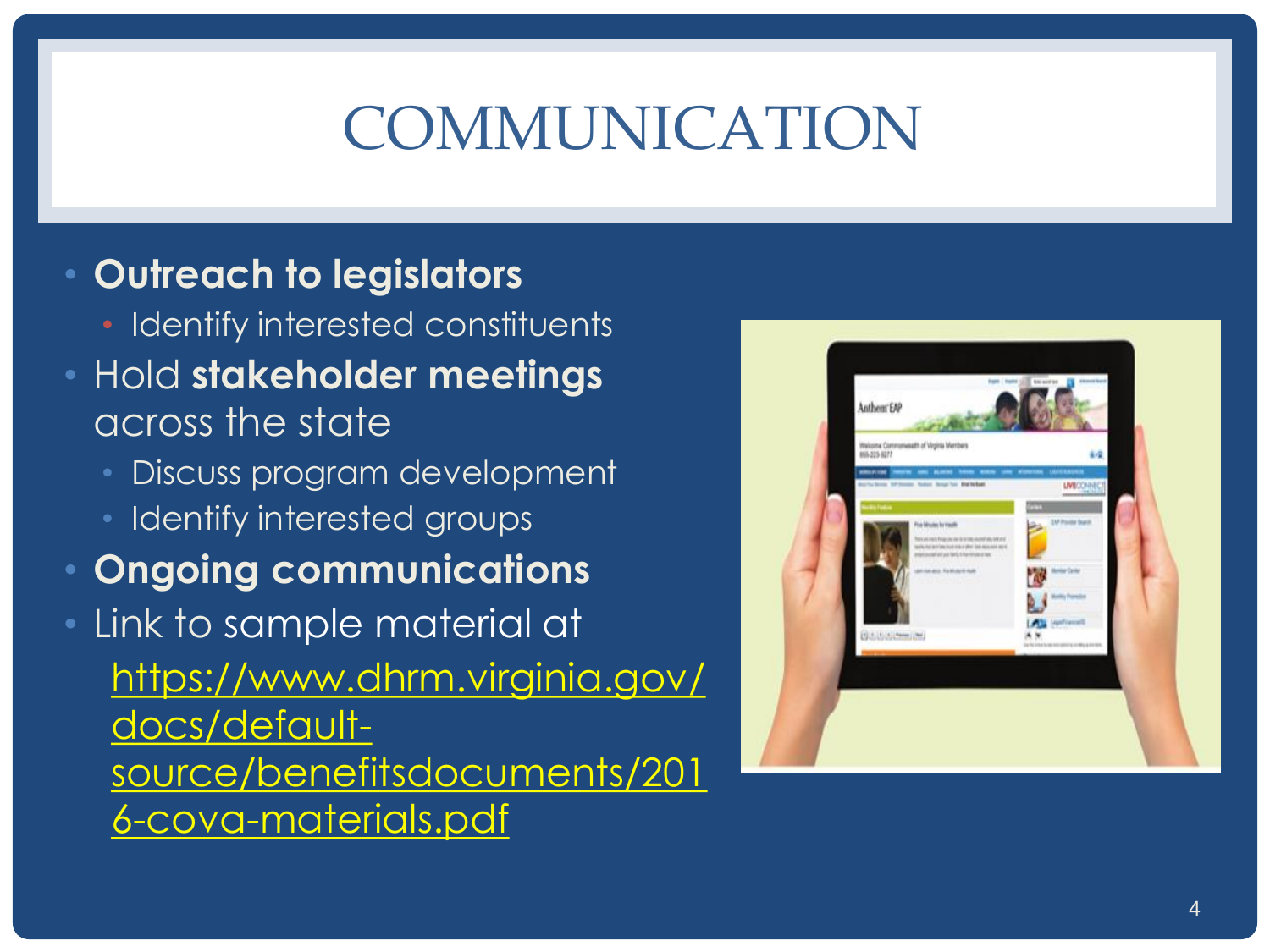# PLANS

#### • Same plans offered to state employees

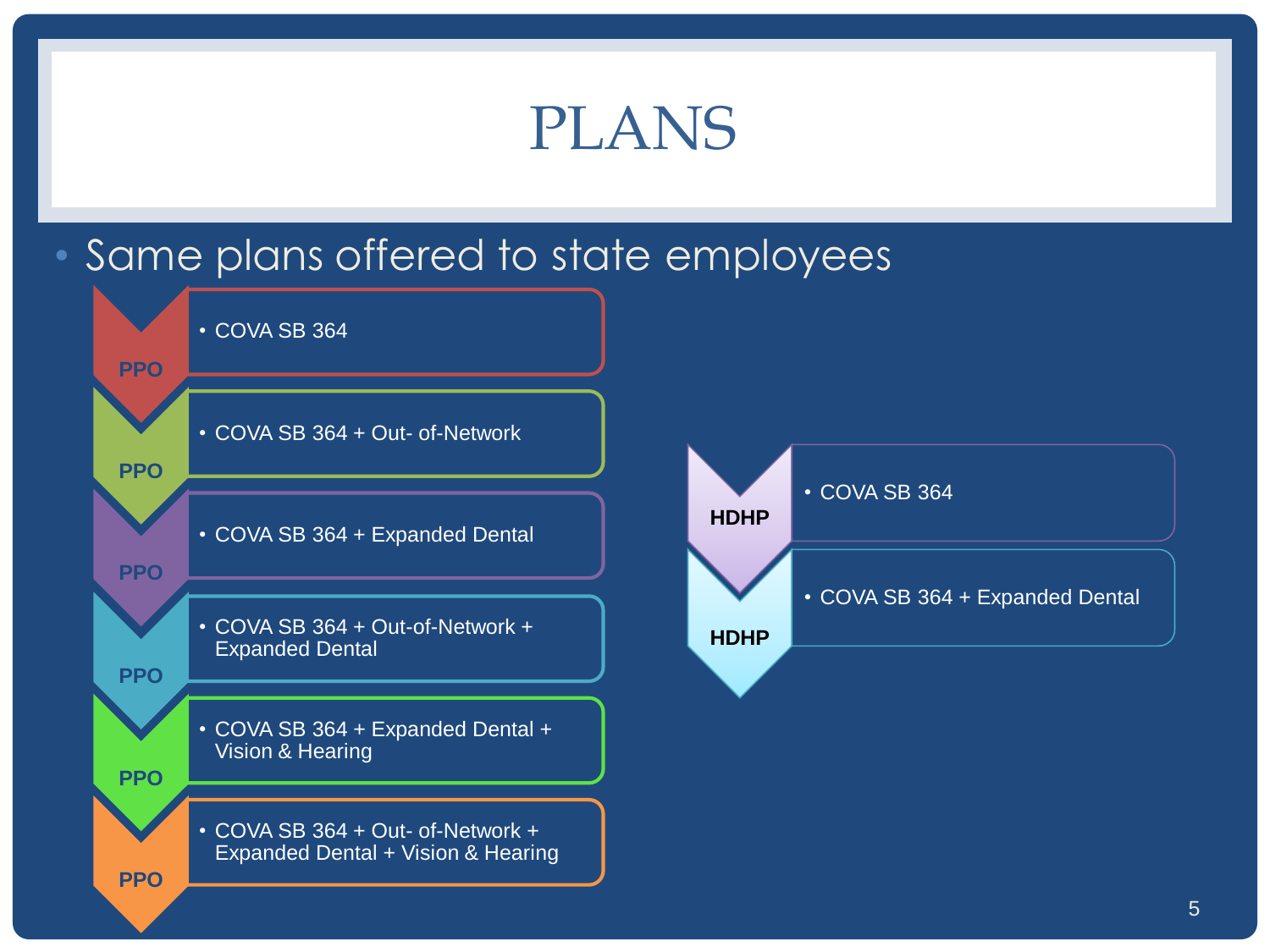# RULES & PLAN DESIGN

- Intend to make it as **similar** as possible to **COVA Care** and **COVA HDHP**
- Recognize that initially it is a **higher risk** pool
	- Voluntary participation
	- Multiple employers
	- New plan
- Understand **financial** impact
	- Protect program assets and participants
- Determine **eligibility**
- Consider **timing of certain programs**
- Establish **administrative guidelines**
- Develop **system processes** to facilitate eligibility and claims needs

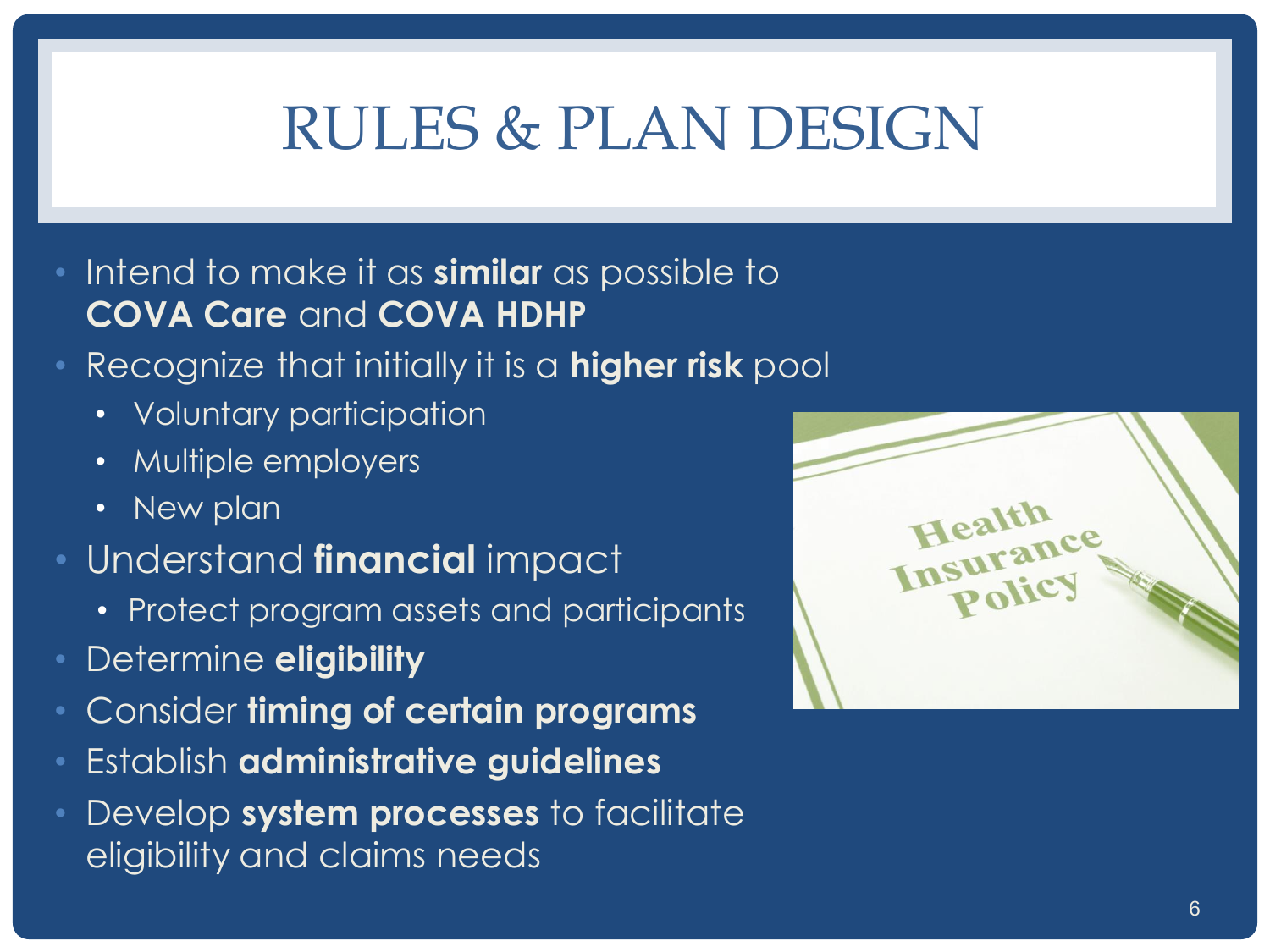# ELIGIBILITY

### • **Employees**

- local governments
- schools
- other political subdivisions eligible to participate in TLC
- elected officials if eligible to participate in the entity's benefit plans
- **Dependents** of those employees





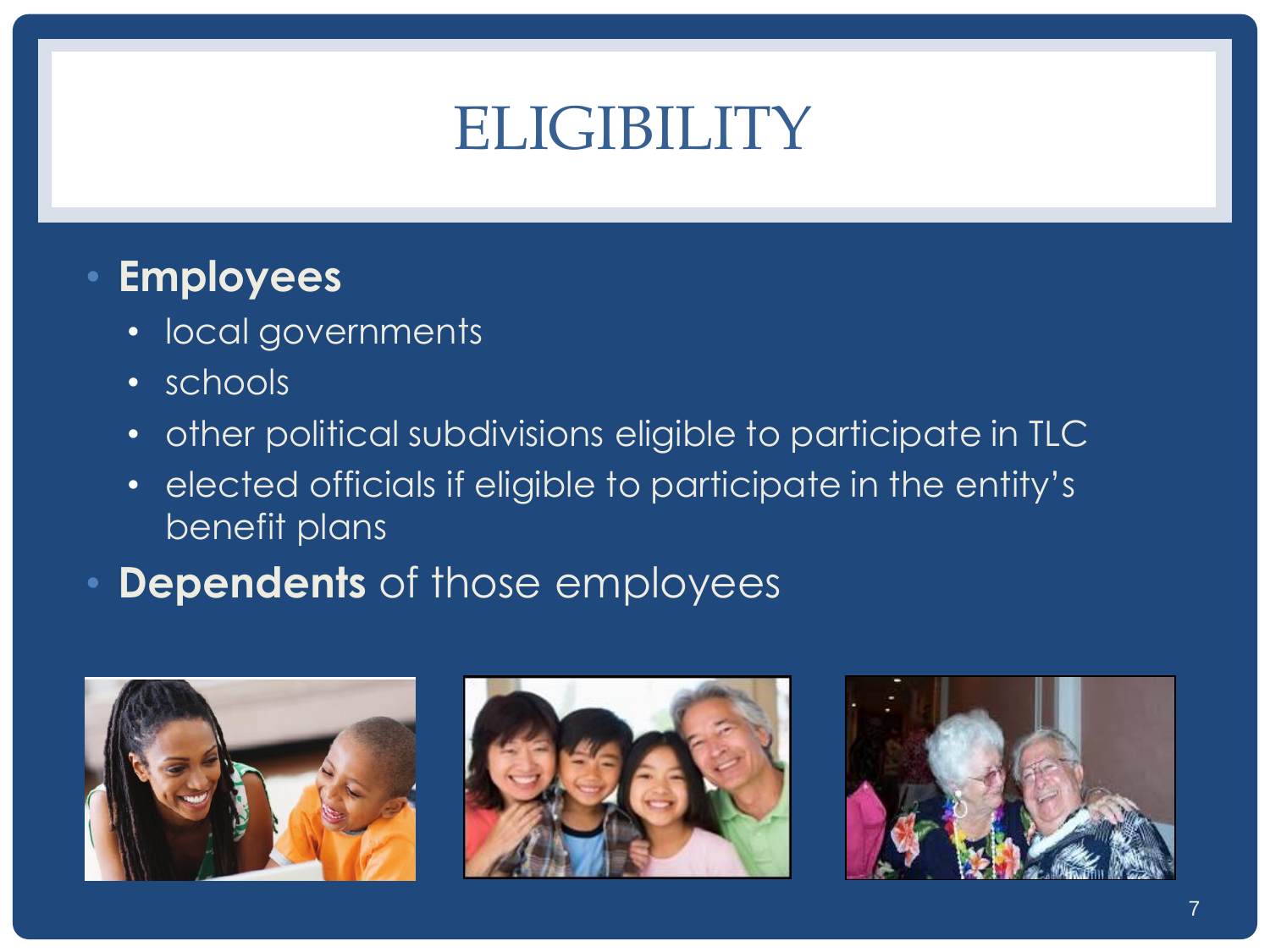## INPUT REQUESTED - ELIGIBILITY NON-MEDICARE RETIREES

- **State** plan covers **Non-Medicare Retirees**
	- Covers employees retiring before they are eligible for Medicare

• *Aon Recommendation: Include eligibility of Non-Medicare Retirees to provide continuity of coverage*

| <b>Include</b>                                                                                                                                                                               | <b>Do NOT Include</b>                                                                                     |
|----------------------------------------------------------------------------------------------------------------------------------------------------------------------------------------------|-----------------------------------------------------------------------------------------------------------|
| • Rate load matches % of Non-<br>Medicare Retirees in the pool<br>• Attract and retain employees<br>• Continuity of existing coverage<br>• Align with marketplace trend<br>• Managed by DHRM | • Actives subsidize retirees<br>• Retirees cost twice as much as<br>actives<br>• Potential OPEB liability |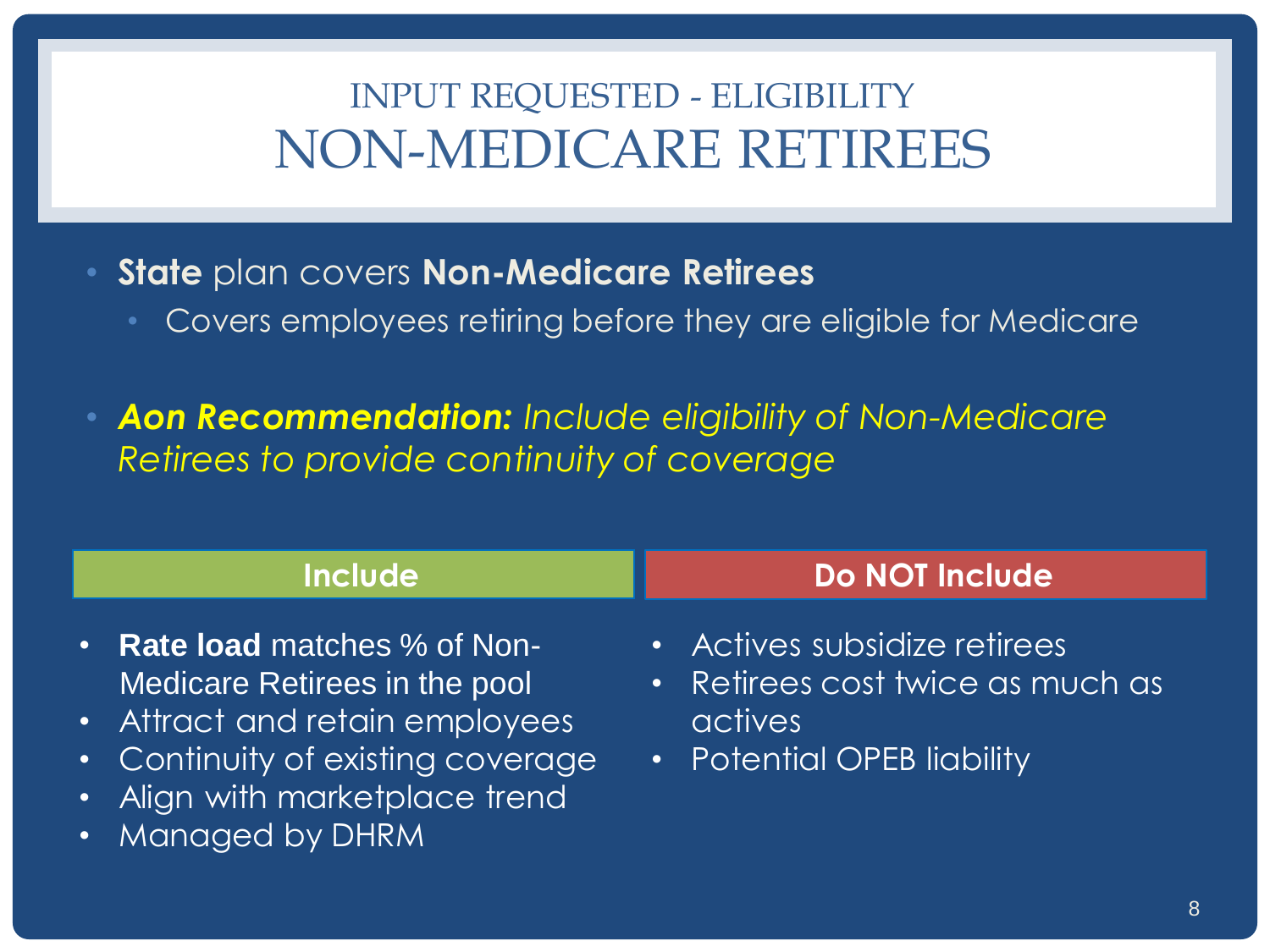# COVERAGE

### • **Same coverage** offered to state employees

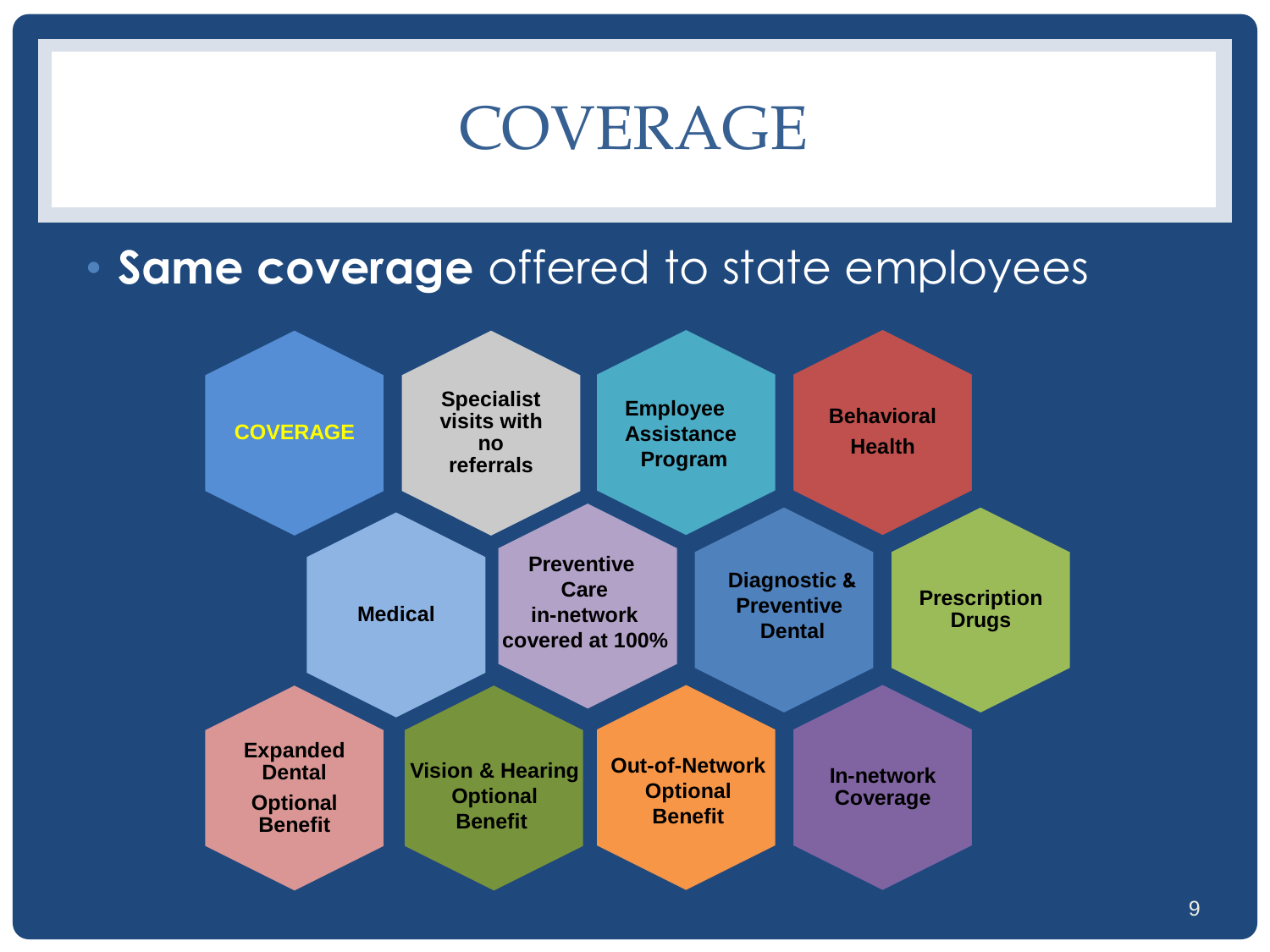## INPUT REQUESTED - PROGRAM TOTAL POPULATION HEALTH PROGRAM

#### **Total Population Health program** is offered by the state plan

- Improves health outcomes and patient engagement by proactively managing clinical and financial opportunities
- Includes Health Risk Assessments, online tools and individual portal
- *Aon Recommendation: Do NOT offer until plan has more experience*

#### **Do NOT Include**

- Adds no additional rate load
- Relies on traditional insurance carrier medical management programs and potential savings



#### **Include**

- **Requires rate load of 4%**
- Improves overall health of population
- Increases participation engagement in care management programs
- Results in higher premium rates and could temper enrollment level
- Provides more complexity to program administration
- Realizes Return on Investment after several years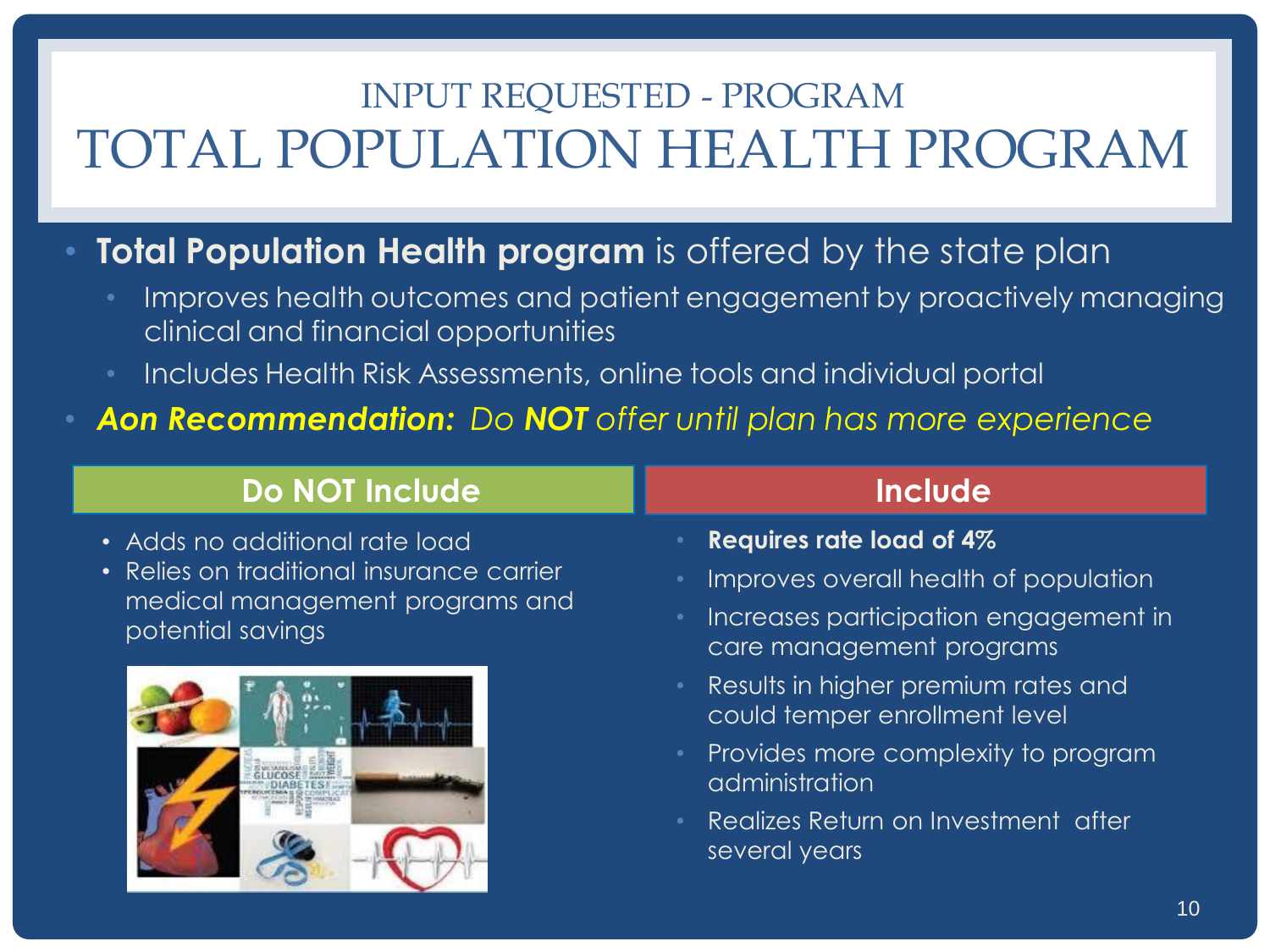# OUT-OF-POCKET EXPENSES

• Same **out-ofpocket expenses** as the state employee health plan

| <u>SIGIE OUI-OI-FOCKEI EXPEIISES - FT ZUT7</u> |                                                 |                         |
|------------------------------------------------|-------------------------------------------------|-------------------------|
| <b>Medical Overview</b><br><b>In Network</b>   | <b>COVA SB 364</b>                              | <b>COVA HDHP SB 364</b> |
| Deductible - Individual/Family                 | \$300/\$600                                     | \$1,750/\$3,500         |
| Coinsurance                                    | 20%                                             | 20%                     |
| OOP                                            | \$1,500/\$3,000                                 | \$5,000 / \$10,000      |
| <b>PCP</b>                                     | \$25 Copay                                      | 20% after deductible    |
| Specialist                                     | \$40 Copay                                      | 20% after deductible    |
| IP Facility                                    | 100% after \$300<br>Per Admission Copay         | 20% after deductible    |
| OP Facility                                    | 100% after \$125<br><b>Facility Visit Copay</b> | 20% after deductible    |
| <b>Emergency Room</b>                          | \$150 Copay                                     | 20% after deductible    |
| Urgent Care                                    | \$40 Copay                                      | 20% after deductible    |
| <b>Pharmacy</b><br><b>In Network</b>           |                                                 |                         |
| Generic                                        | \$15 Copay                                      | 20% after deductible    |
| <b>Preferred Brand</b>                         | \$30 copay                                      | 20% after deductible    |
| Non-Preferred Brand                            | \$45 Copay                                      | 20% after deductible    |
| Specialty                                      | \$55 Copay                                      | 20% after deductible    |
| Mail Order Rx                                  | 2x Retail                                       | 20% after deductible    |

State Out-of-Pocket Expenses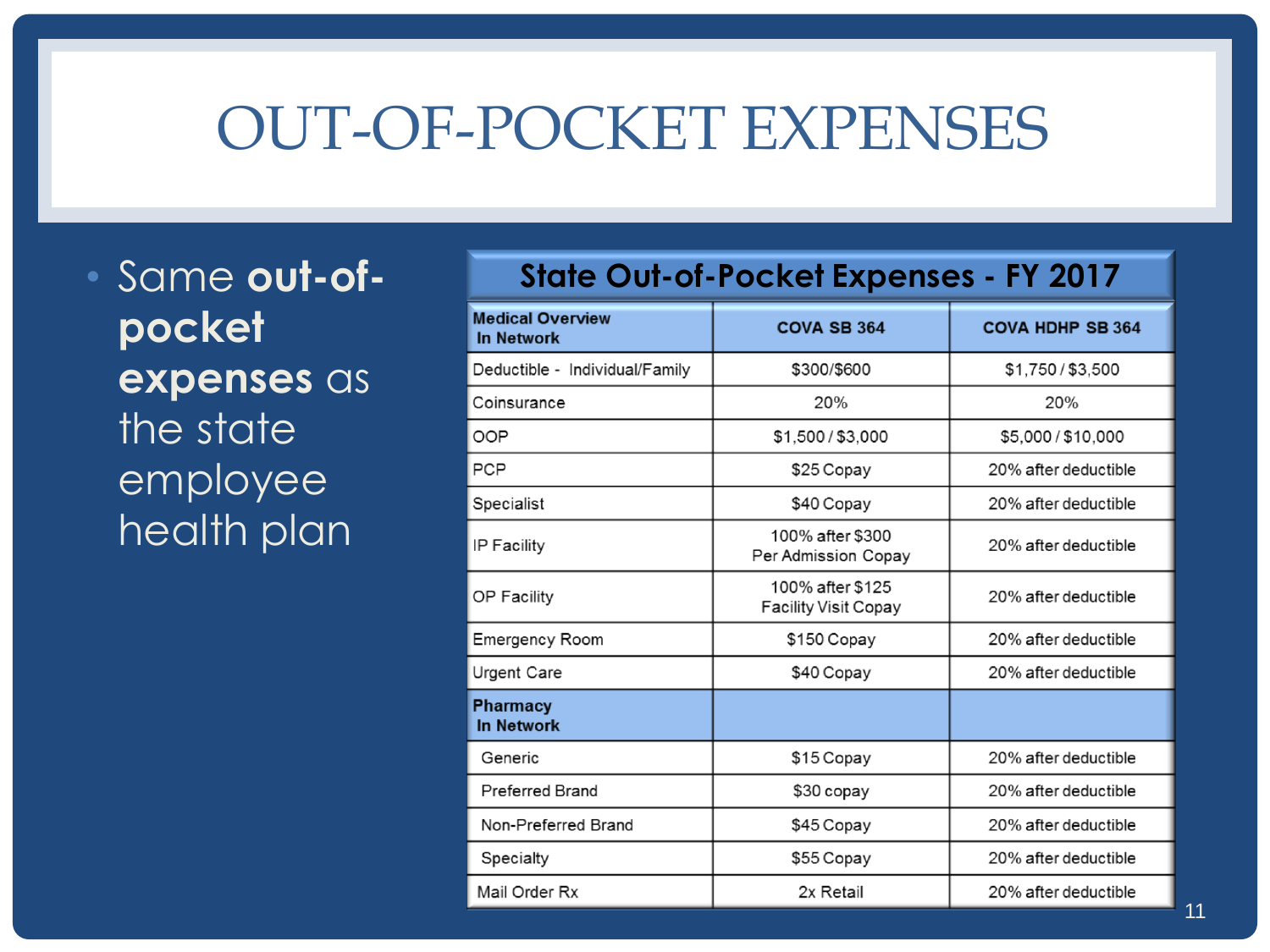# PREMIUMS

- **One self-insured risk pool,** separate from the state plan
- **Single set of annual rates** for all participating entities
- **Initial premium rates** determined by claim experience and demographics of all interested prospective entities
- **Subsequent renewals** determined by claim experience and demographics of the pool and new groups joining the plan
- Financially viable **new multiple employer plans** typically cost more than established single employer plans

| <b>State Premiums</b>                                                           |                                                                   | <b>Premium</b>                |                                   |                             |
|---------------------------------------------------------------------------------|-------------------------------------------------------------------|-------------------------------|-----------------------------------|-----------------------------|
| July 1, 2016-June 30, 2017                                                      |                                                                   | <b>You Only</b>               | <b>You Plus</b>                   | <b>You Plus</b>             |
| <b>HEALTH CARE PLANS</b>                                                        |                                                                   |                               | One                               | <b>Two or More</b>          |
| <b>COVA Care</b>                                                                | <b>Employee Pays</b>                                              | <b>S82</b>                    | <b>\$188</b>                      | \$254                       |
|                                                                                 | <b>State Pays</b>                                                 | S <sub>595</sub>              | \$1,066                           | \$1, 563                    |
|                                                                                 | <b>Total Premium</b>                                              | <b>S677</b>                   | \$1,254                           | \$1,817                     |
| <b>COVA Care</b><br>+ Out-of-Network                                            | <b>Employee Pays</b><br><b>State Pays</b><br><b>Total Premium</b> | \$98<br><b>\$595</b><br>\$693 | \$210<br>\$1,066<br>\$1,276       | \$284<br>\$1,563<br>\$1,847 |
| <b>COVA Care</b><br>+ Expanded Dental                                           | <b>Employee Pays</b><br><b>State Pays</b><br><b>Total Premium</b> | \$111<br>\$595<br>\$706       | \$243<br><b>S1,066</b><br>\$1,309 | \$338<br>\$1,563<br>\$1,901 |
| <b>COVA Care</b>                                                                | <b>Employee Pays</b>                                              | \$127                         | <b>\$265</b>                      | \$368                       |
| + Out-of-Network                                                                | <b>State Pays</b>                                                 | <b>S595</b>                   | \$1,066                           | \$1,563                     |
| + Expanded Dental                                                               | <b>Total Premium</b>                                              | \$722                         | \$1,331                           | \$1,931                     |
| <b>COVA Care</b>                                                                | <b>Employee Pays</b>                                              | \$128                         | \$272                             | \$377                       |
| <b>+ Expanded Dental</b>                                                        | <b>State Pays</b>                                                 | \$595                         | \$1,066                           | \$1,563                     |
| + Vision & Hearing                                                              | <b>Total Premium</b>                                              | \$723                         | \$1,338                           | \$1,940                     |
| <b>COVA Care</b><br>+ Out-of-Network<br>+ Expanded Dental<br>+ Vision & Hearing | <b>Employee Pays</b><br><b>State Pays</b><br><b>Total Premium</b> | \$144<br>\$595<br>\$739       | \$294<br>\$1,066<br>\$1,360       | \$407<br>\$1,563<br>\$1,970 |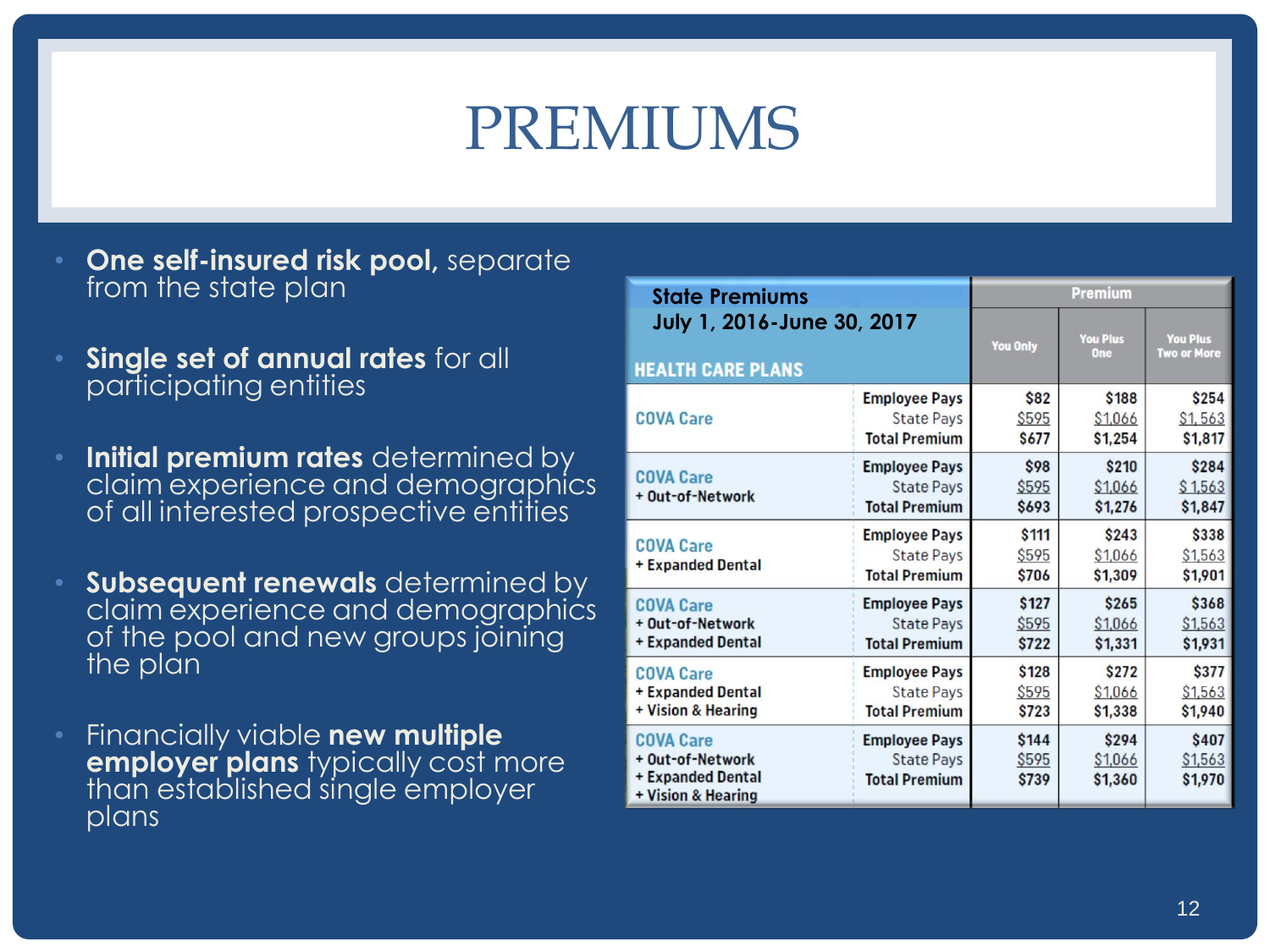# FINANCIAL PROVISIONS

- **Minimum enrollment** to be viable and sustainable
	- **5,000 employees**
	- **10,000 members**
- **Self-funded, just like the state plan**
- **Stop loss** to temper unfavorable claim experience and potentially significant rate increases
	- **Individual stop loss** to protect against large individual claims
	- **Aggregate stop loss** to protect against unexpected total claims

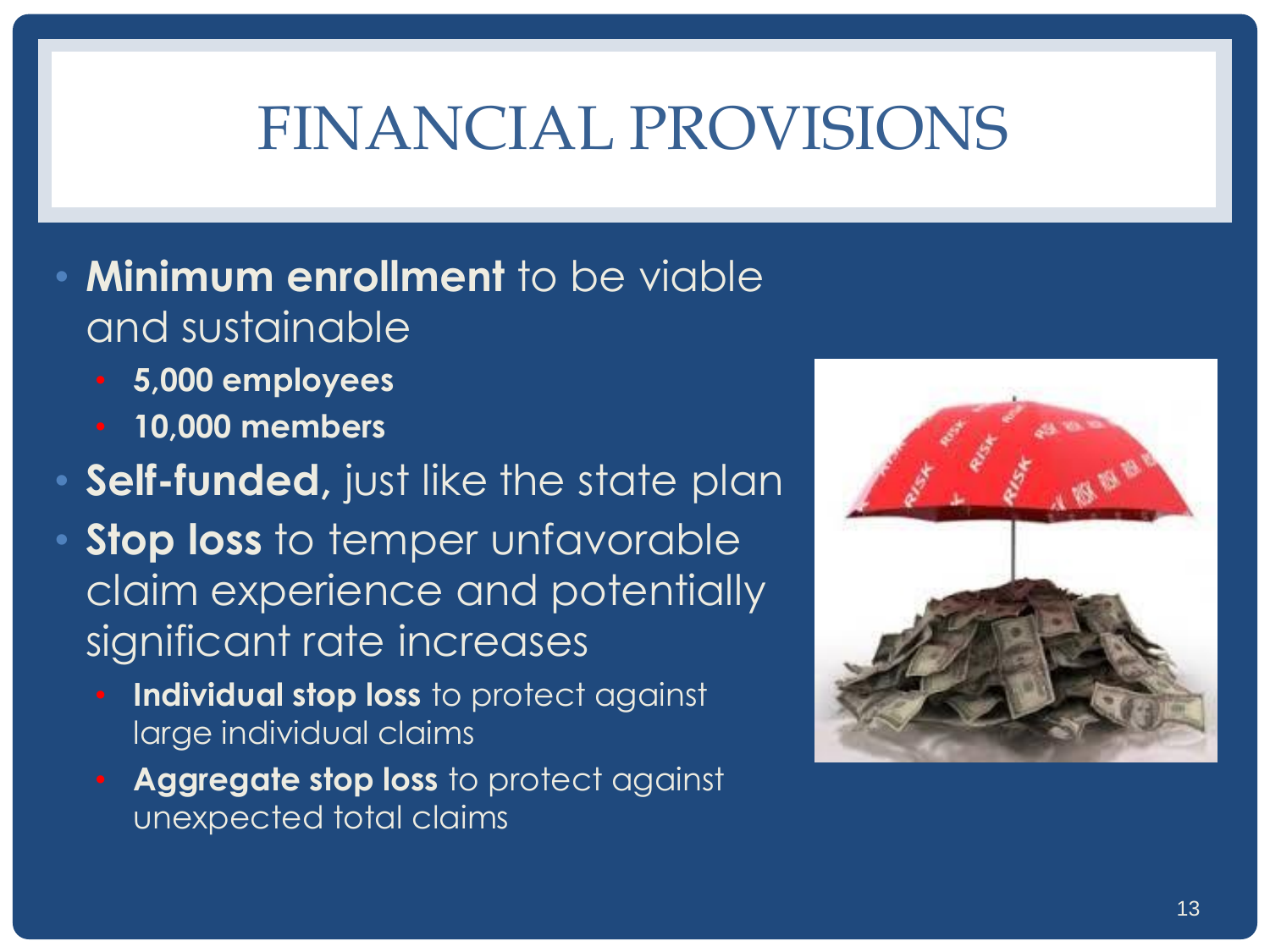INPUT REQUESTED – FINANCIAL PROVISIONS EMPLOYEE PARTICIPATION

• **State plan** is **mandatory** and has no minimum participation requirements • **Local** plan is **voluntary** and % of employee participation varies

- Requiring **minimum employee participation** reduces adverse selection
- **Participation requirement** applies only to **active employees**
- **No participation requirement** for **Non-Medicare retirees**

• *Aon Recommendation: Implement a minimum participation of 75% for active eligible employees for each employer*

| <b>Include</b>                                                                                                  | Do NOT Include                                                                                                                                                     |
|-----------------------------------------------------------------------------------------------------------------|--------------------------------------------------------------------------------------------------------------------------------------------------------------------|
| • Reduces exposure to adverse selection<br>• Fosters a more balanced risk pool<br>• Minimizes rate fluctuations | • Requires rate load of $5\%$ (first year)<br>• Increases potential for adverse selection<br>Increases greater rate fluctuation<br>• Impacts claim cost up to +25% |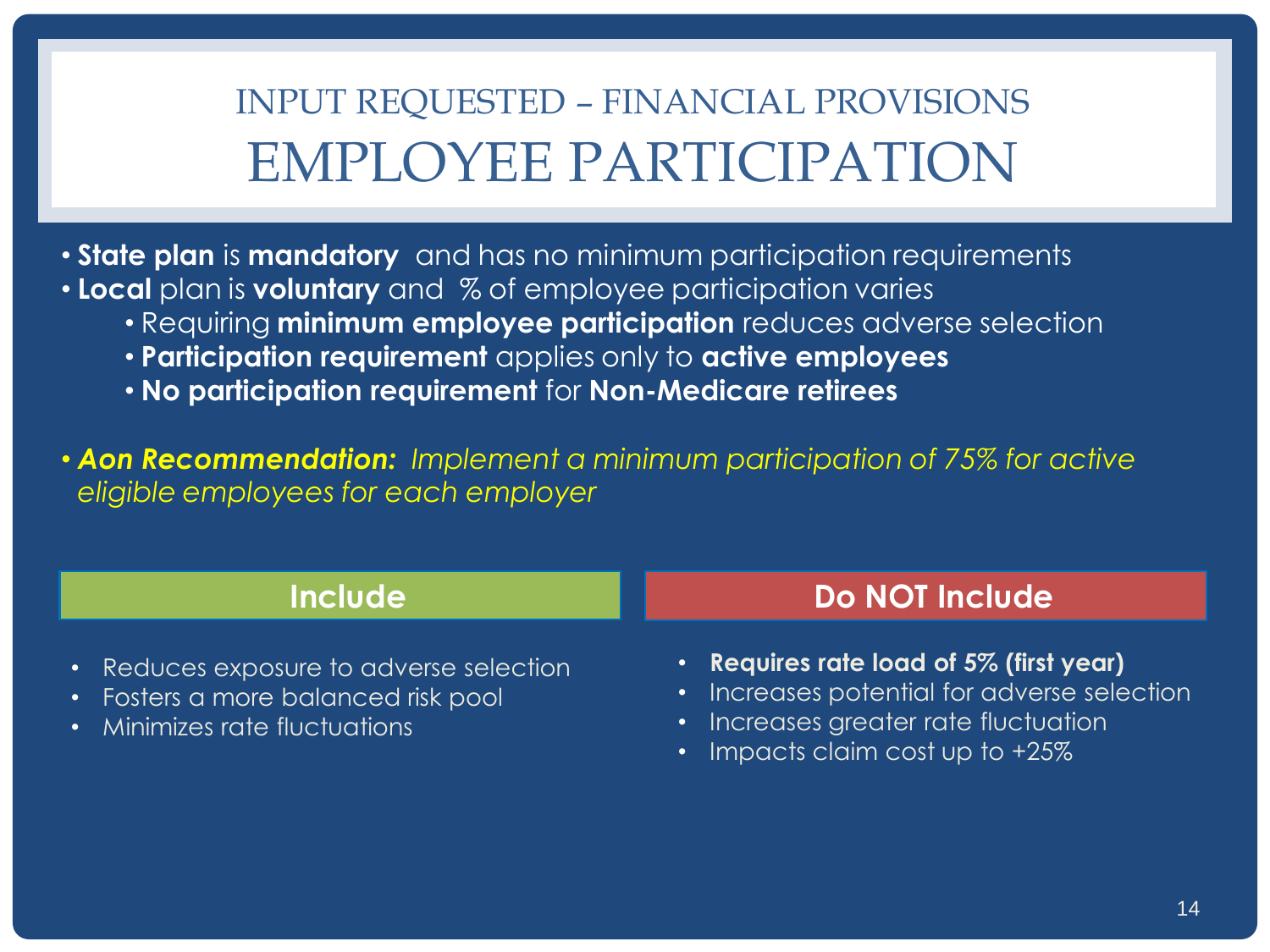## INPUT REQUESTED – FINANCIAL PROVISIONS EMPLOYER CONTRIBUTIONS

• **State** plan is **mandatory** and has **same contribution rates** set for all agency employers

- Required **employer** contribution of **88%** for **Employee Only** COVA Care premium
- **Employee pays 100 %** of cost for **optional benefits**

• **Loca**l plan is **voluntary** and allows **some employer discretion** on the contribution rates

- Requiring a **minimum employer contribution** reduces adverse selection
	- **75% minimum** employer contribution for **Full-Time Employees "Employee Only"** premium
	- **20% minimum** employer contribution for **Dependents** if the minimum participation requirement is less than 75% of eligible employees
	- **50% minimum** employer contribution for **Part-Time Employees**
	- **No minimum** employer contribution for **Non-Medicare Retirees**
- Employers have the **discretion to fund higher levels**

#### • *Aon Recommendation: Implement minimum employer contributions*

| <b>Include</b>                                 | Do NOT Include                              |
|------------------------------------------------|---------------------------------------------|
| Reduces exposure to adverse selection          | • Requires rate load of $5\%$ (first year)  |
| $\bullet$                                      | · Increases potential for adverse selection |
| • Fosters a more balanced risk pool            | <b>Greater rate fluctuation</b>             |
| · Facilitates effective program administration | $\bullet$                                   |
| • Minimizes rate fluctuations                  | • Increases financial uncertainty           |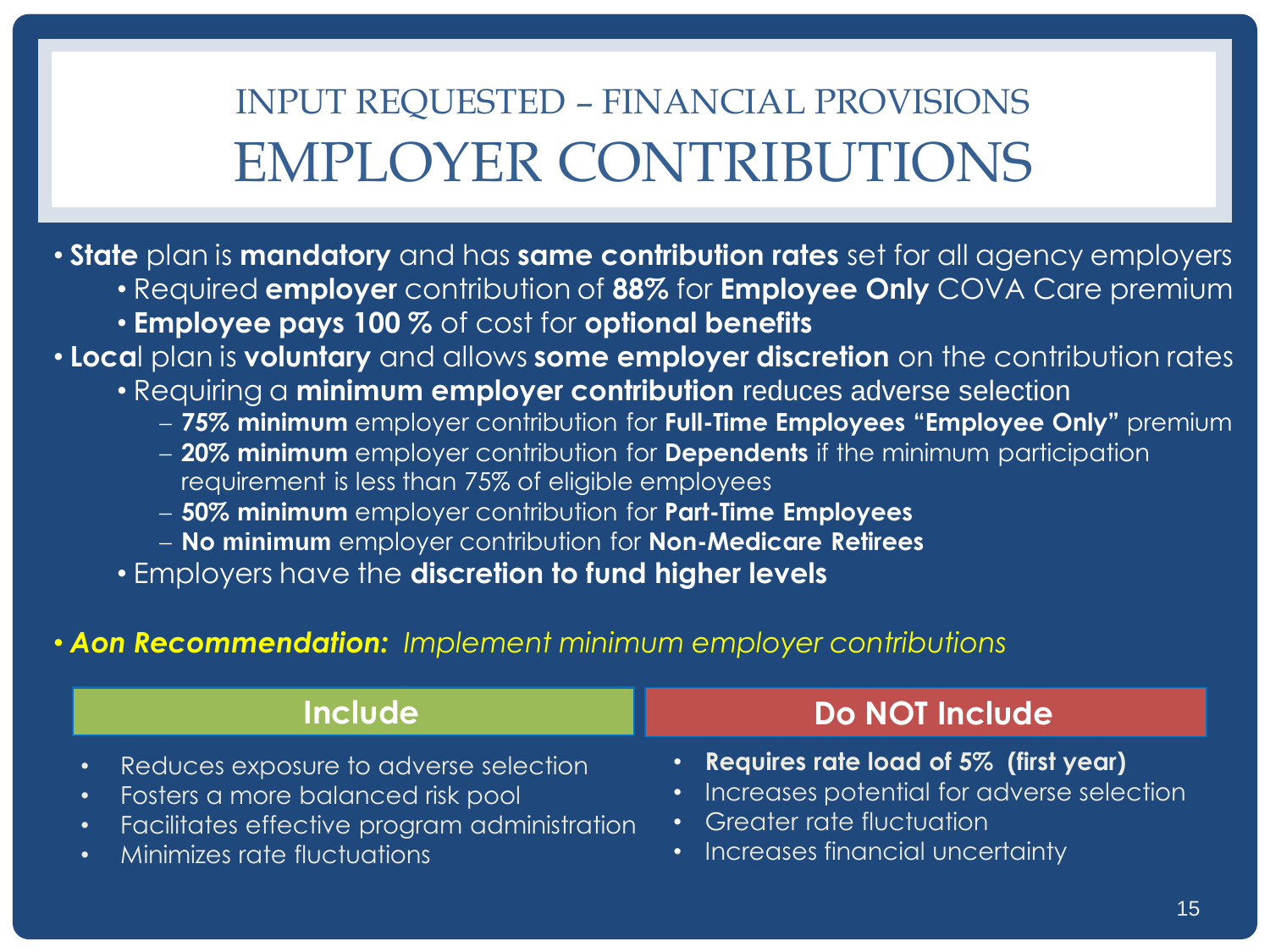## INPUT REQUESTED – FINANCIAL PROVISIONS COMMITMENT PERIOD

• Increase viability and sustainability of COVA SB 364 program with an initial **multiple year commitment period** 

- Applies to all groups no matter when they join the program
- Can **leave** the plan at any time after the commitment period expires
- Can **rejoin** the plan after a waiting period
- Implement a **premium rate cap** during the commitment period to protect the program from fluctuating rates during start up years

*Aon Recommendation: Require initial participation commitment for a 3 year period for each entity whenever they join the plan, and a 1 year waiting period before rejoining plan*

| <b>Include</b>                                                  | <b>Do NOT Include</b>                                                                 |
|-----------------------------------------------------------------|---------------------------------------------------------------------------------------|
| • Creates rate stability in the program                         | <b>Requires rate load of 10% (first year)</b>                                         |
| • Mitigates significant renewal increases via                   | Subjects program to higher level of                                                   |
| lower member group turnover                                     | adverse selection which increases rates                                               |
| • Allows greater predictability of future year                  | Prohibits use of rate increase cap                                                    |
| costs                                                           | following year one                                                                    |
| • Facilitates delivery of competitive                           | Creates potential for high variability in                                             |
| administrative fees                                             | rates (increases in excess of 25%) from                                               |
| • Permits use of a rate increase cap for<br>years two and three | one year to the next (after year one)<br>due to fluctuations in covered<br>population |

16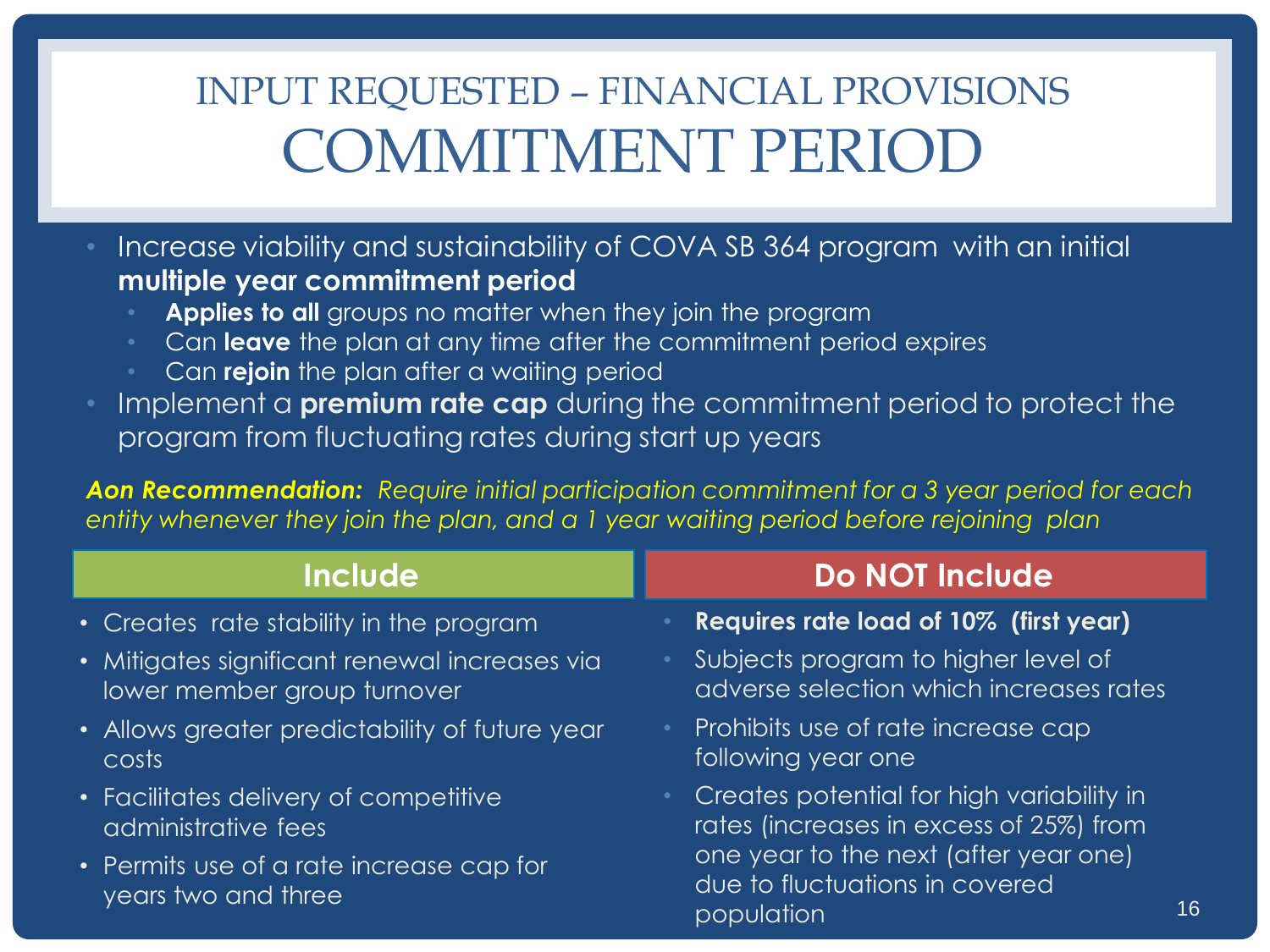## INPUT REQUESTED – FINANCIAL PROVISIONS ADVERSE EXPERIENCE ADJUSTMENT

- Include an **Adverse Experience Adjustment** to apply if an entity leaves the plan
	- Recover the leaving entity's share of any deficit over a specified period
	- Any accrued pool deficit will be billed to the entity 6 months after the date the entity leaves the pool
	- An estimate may be provided prior to the termination of the entity
	- Surpluses will be used to offset future program costs
- *Aon Recommendation: Include an Adverse Experience Adjustment and a 3 year lookback period*

- Promotes claim pool stability
- Facilitates program longevity
- Assures remaining entities will not be responsible for covering premium shortfalls attributable to other entities leaving the program

#### **Include Do NOT Include**

- **Requires rate load of 10% (first year)**
- Spreads program deficits over a smaller population if entities leave the program without paying their portion
- Creates unfavorable rate situations
- Leads to continued membership erosion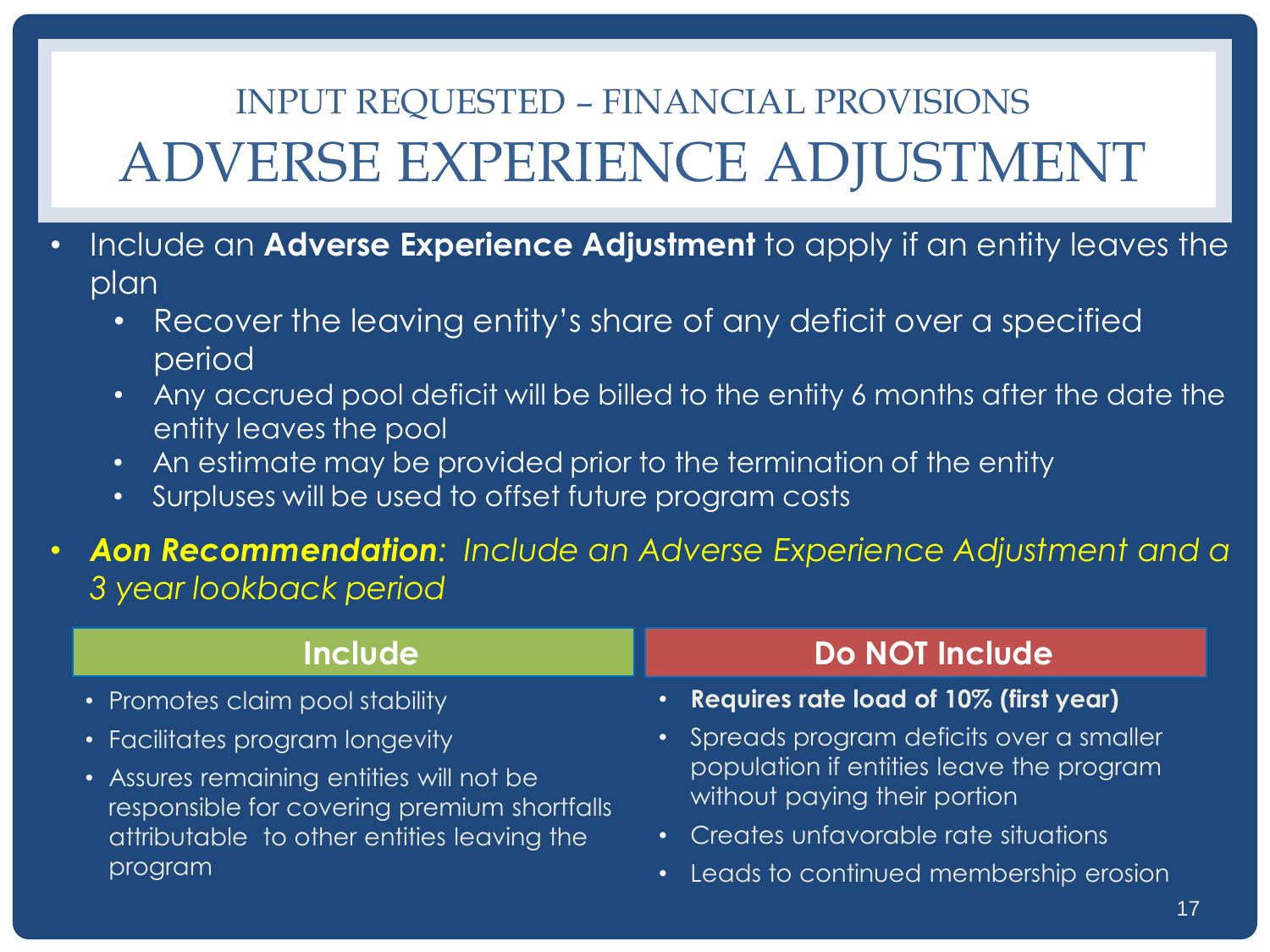# ADMINISTRATIVE GUIDELINES

- **Plan Year** runs from **July 1 to June 30** each year
	- Entities may join the plan anytime during the plan year
	- Entities that currently have plan years that begin after July 1 through December will have a "short" participation requirement
- Must provide complete sets of **requested data** before participating in the program
	- Census data
	- Claim experience
	- Enrollment
	- Plan design data
- **Pre-tax contributions** are permitted
- Must be the **only commercial health plan offered** to their employees
- **COBRA** general and election notifications will be administered by each entity for their employees
- **Flexible Spending Accounts** will be maintained by each entity, with DHRM offering a Plan Document Prototype
- **ACA Reporting** will be done by DHRM for full calendar year participation 18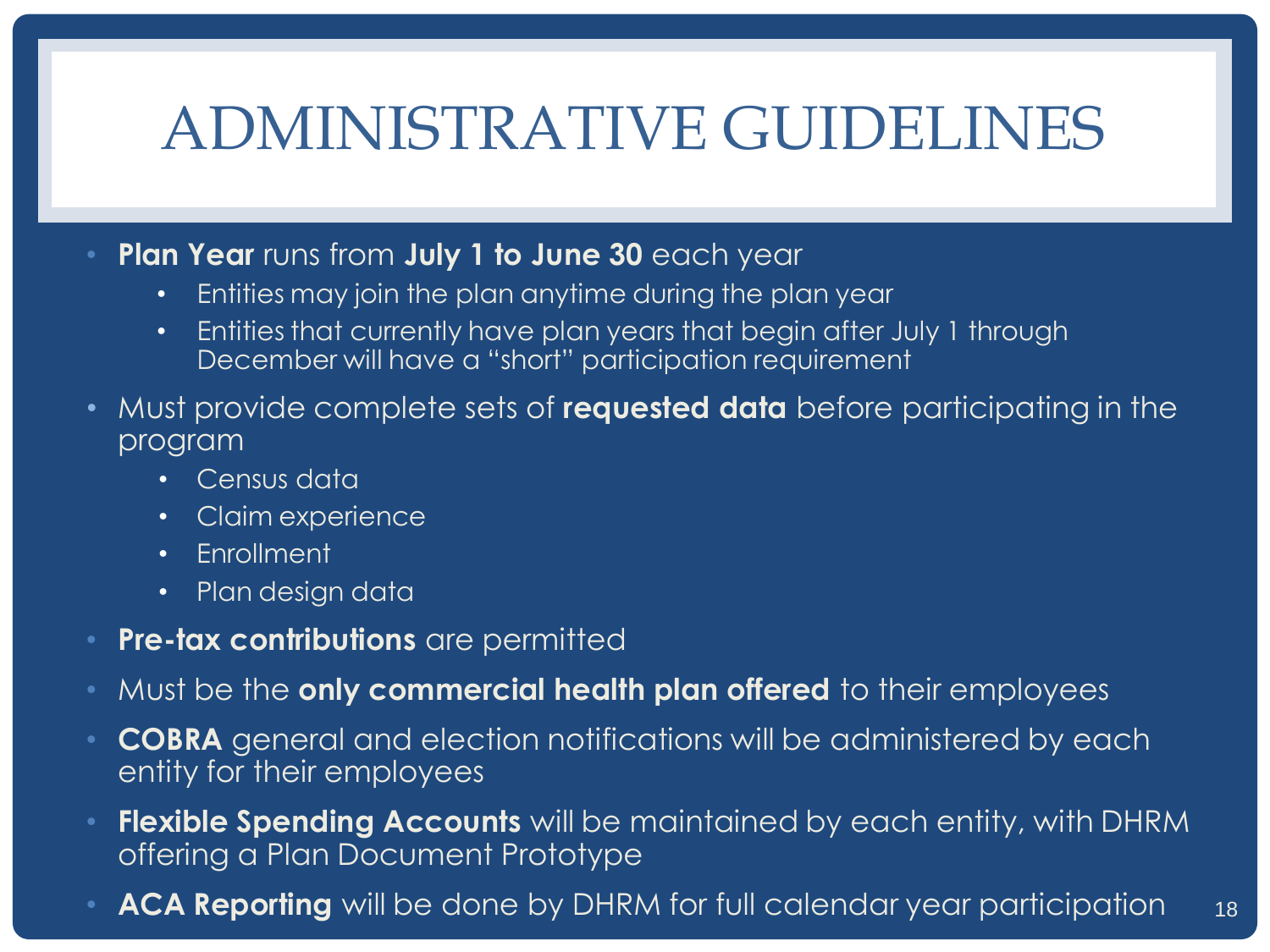# PRELIMINARY INTEREST

- Indication by groups of **preliminary interest** in program participation in order to participate the 1st year
- Identification of **minimum program participation**
	- If **minimum enrollment** is not met, the plan will **NOT** be implemented
- **Submission of information** for actuarial analysis to determine required funding of program
- Development of **preliminary rate range**

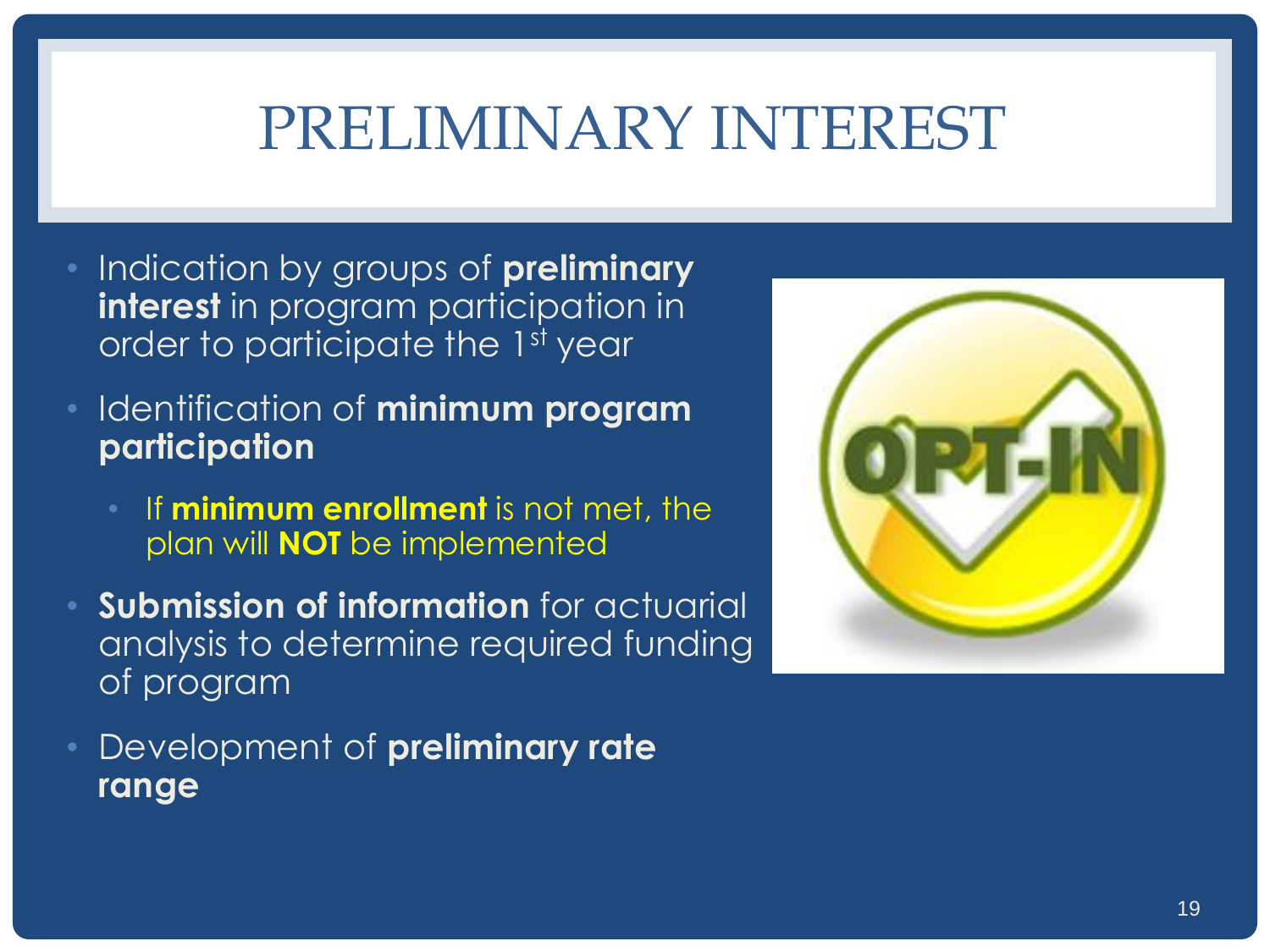# PROCUREMENT

#### • **Determine if separate procurement needed**

• If value of existing state health plan contract increases by more than 25%, a plan procurement will be required

#### **Current contractors**

#### WHO TO CONTACT **QUICK REFERENCE**

| <b>Anthem Member Services</b><br>(medical, pharmacy, optional vision/hearing)   | 1-800-552-2682<br>anthem.com/cova                                           |  |
|---------------------------------------------------------------------------------|-----------------------------------------------------------------------------|--|
| <b>Anthem Behavioral Health and</b><br><b>Employee Assistance Program (EAP)</b> | 1-855-223-9277<br>anthemEAP.com<br>(Company Name: Commonwealth of Virginia) |  |
| <b>Anthem ID Card Order Line</b>                                                | 1-866-587-6713                                                              |  |
| <b>BlueCard</b> (coverage outside Virginia)                                     | 1-800-810-2583<br>www.bcbs.com<br>1-888-335-8296<br>www.deltadentalva.com   |  |
| <b>Delta Dental</b>                                                             |                                                                             |  |
| <b>LiveHealth Online</b>                                                        | livehealthonline.com                                                        |  |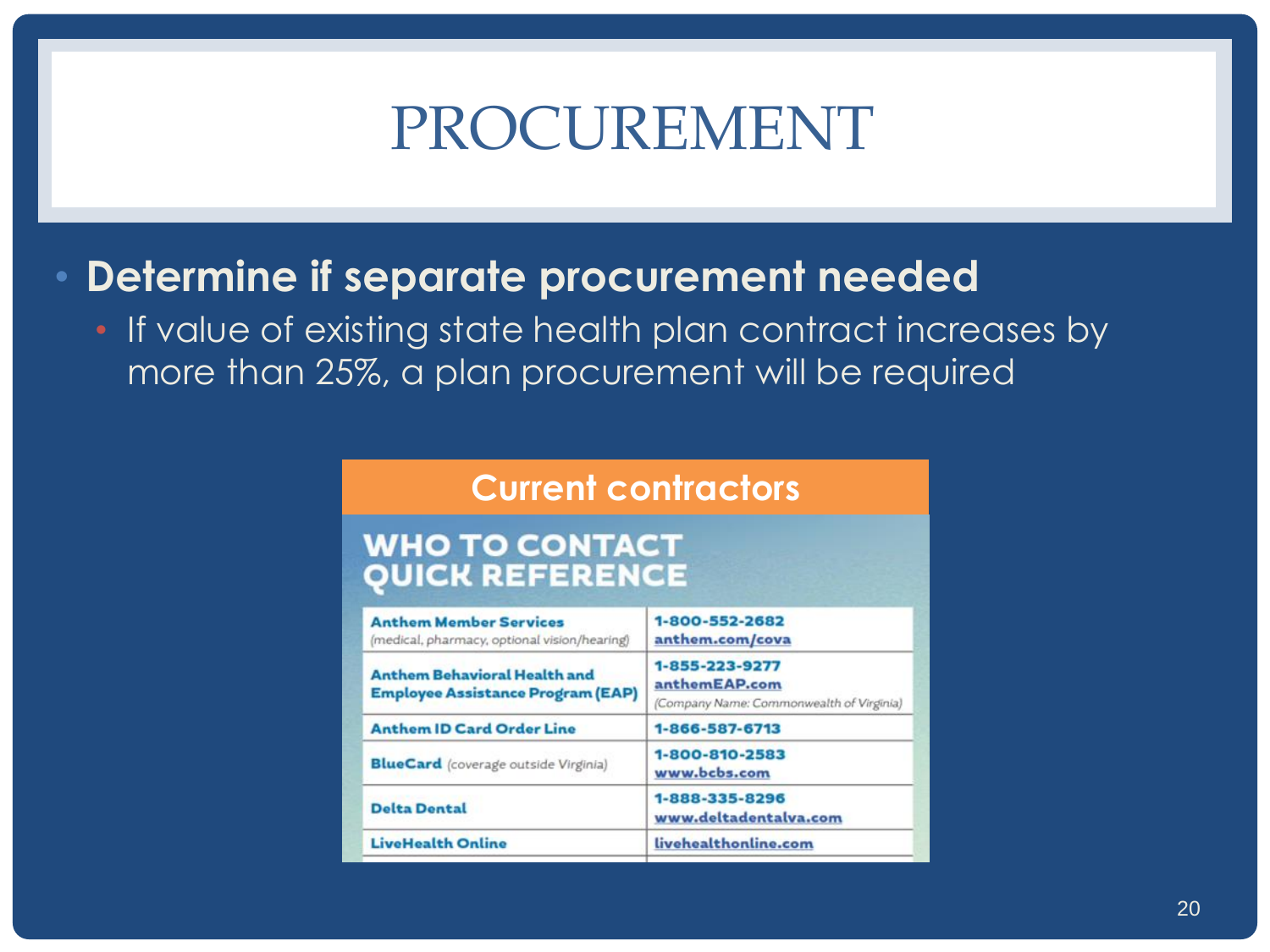# ELECTION TO PARTICIPATE

#### • **Sign up**

- May require a Board resolution
- **Plan year would be the same as the state plan year**
	- FY July 1 to June 30
	- Short plan year may be needed the first year

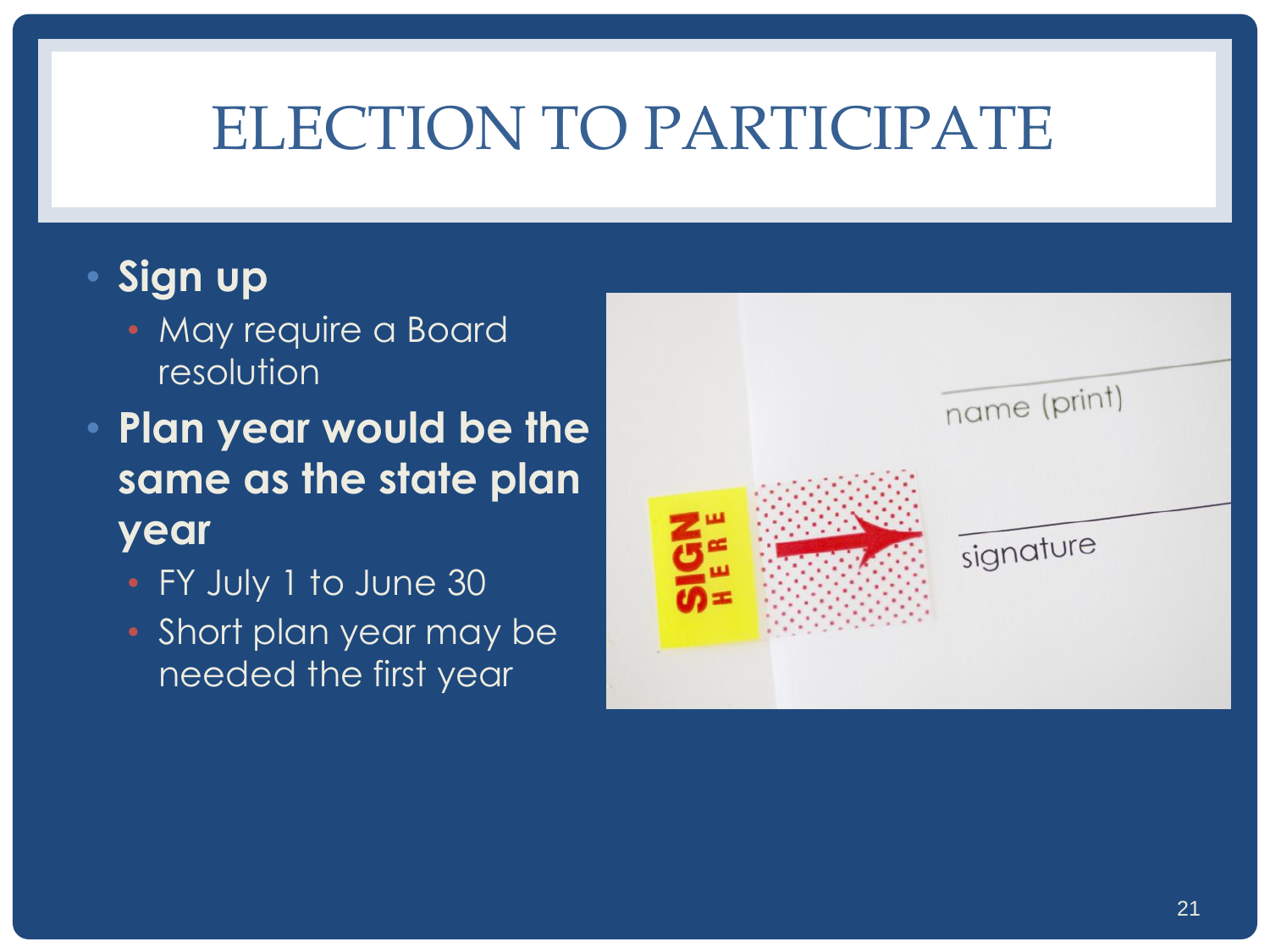# OPEN ENROLLMENT

- **Develop tools** for groups to educate employees
- **Provide formats** for written materials for groups to individualize and use as employee resources
- **Model process** after state plan open enrollment

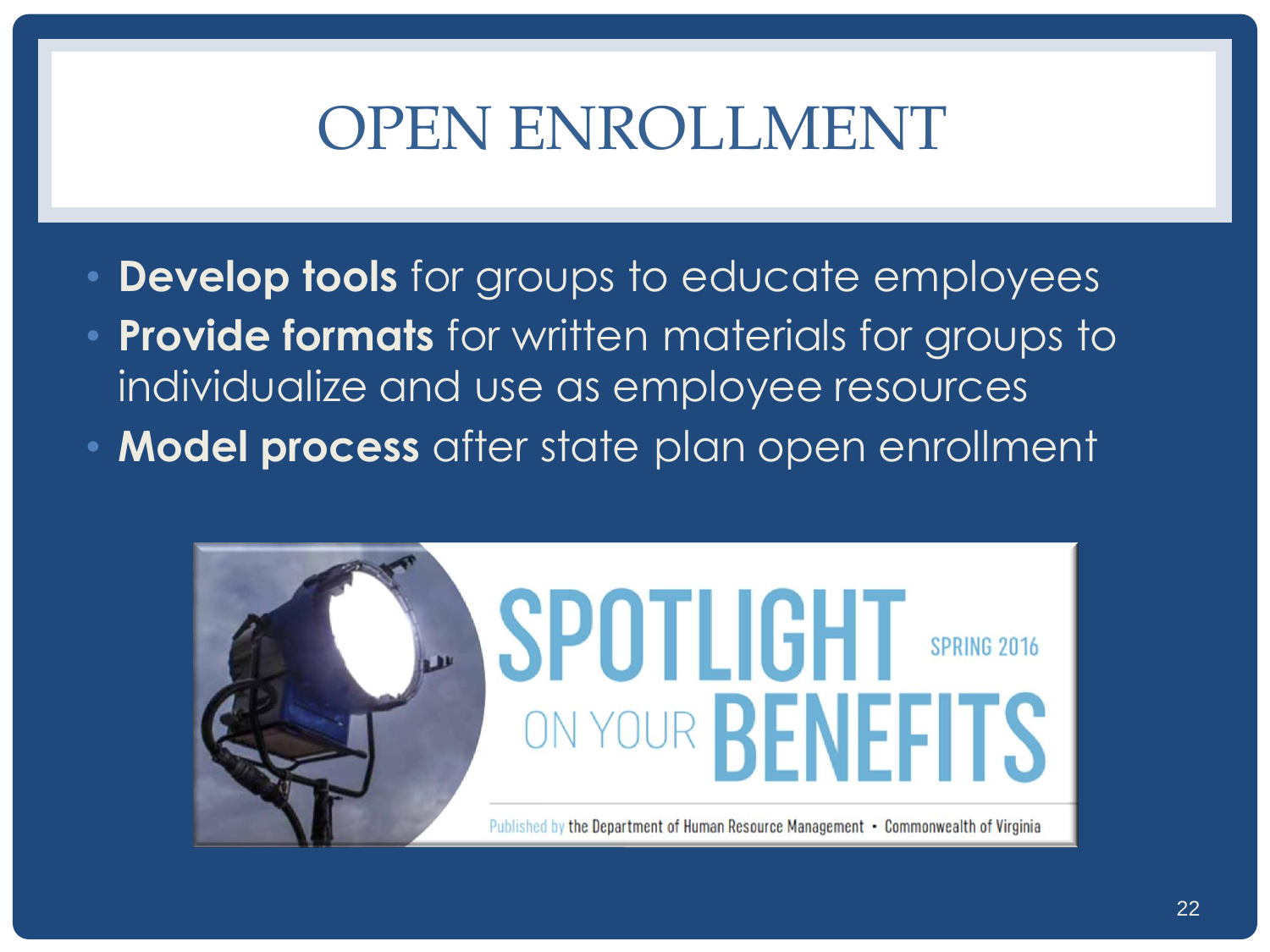# TENTATIVE TIMELINE

| When               | Who                 | <b>What</b>                                    |
|--------------------|---------------------|------------------------------------------------|
| Spring 2016        | <b>DHRM</b>         | Begin outreach to legislators and constituents |
| Summer 2016        | <b>DHRM</b>         | Develop program rules                          |
| August 2016        | All                 | Conduct information webinars                   |
| September 14, 2016 | <b>Participants</b> | Indicate preliminary interest to participate   |
| October 14, 2016   | <b>Participants</b> | Complete data submissions due to actuaries     |
| January 2017       | <b>DHRM</b>         | Publish preliminary premium rates              |
| February 2017      | <b>Participants</b> | Indicate continuing interest in participating  |
| August 2017        | <b>DHRM</b>         | Complete procurement if needed                 |
| October 2017       | <b>DHRM</b>         | Publish final premium rates                    |
| December 2017      | <b>Participants</b> | Make binding election to participate           |
| May 2018           | All                 | Conduct open enrollment                        |
| July 1, 2018       | All                 | Go Live!                                       |